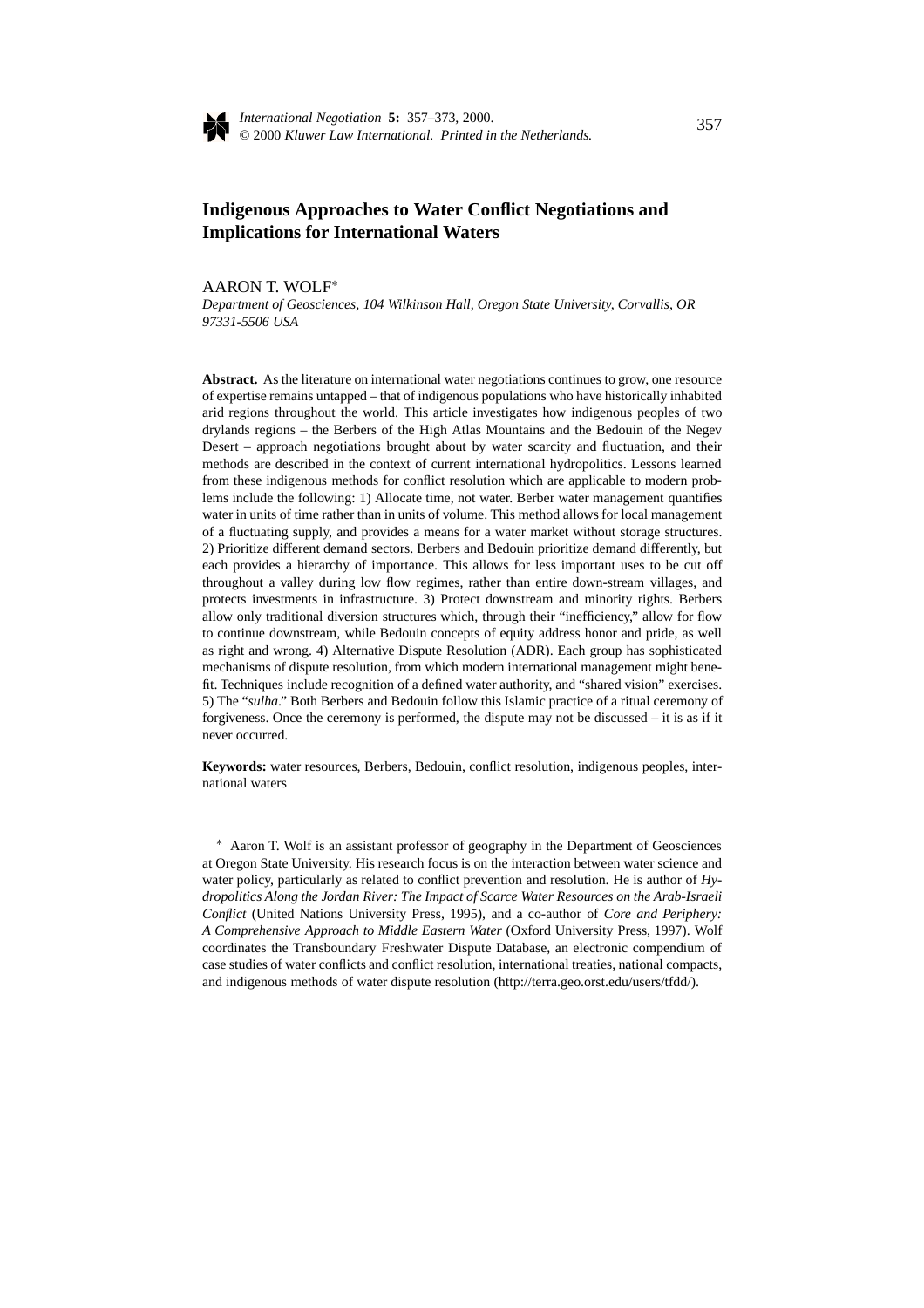The watersheds of the world's 261 transboundary rivers cover almost half of the land surface of the earth (Wolf et al. 1999). Access to clean freshwater – the only scarce resource for which there is no substitute, over which there is poorly-developed international law, and the need for which is overwhelming, constant, and immediate – has driven its share of political tensions. Water has exacerbated relations around the globe, most-famously in the arid and hostile Middle East, but also throughout Africa and Asia. "Water" and "war" are two topics being assessed together with increasing frequency, and the study of "water conflict resolution" takes on ever-increasing immediacy.

As the literature on water conflict negotiations continues to grow, one resource of expertise remains untapped – that of indigenous populations who have historically inhabited arid regions throughout the world. This paper investigates how indigenous peoples of two drylands regions – the Berbers of the High Atlas Mountains and the Bedouin of the Negev Desert – approach negotiations brought about by water scarcity and fluctuation conflicts.

This work addresses the following questions: Recognizing that delineating water allocations are a major obstacle to successful negotiations, what criteria are used to allocate scarce water resources and who has priority rights when the supplies decrease? Who in the community takes on the role of facilitator, mediator, or adjudicator? What dynamics in negotiations help ameliorate conflict? The answers to these questions are described and applied within the context of current international hydropolitical negotiations.

### **Methodology**

During the summer of 1997, I had the opportunity to spend approximately one month each in the High Atlas Mountains of Morocco, mostly in the M'goun and Bougmez valleys, and in the Negev Desert in Israel. Both these arid regions are the homes of indigenous peoples who have lived in the region for centuries, if not millennia – the Berbers and the Bedouin respectively. My research focused on understanding how each of these communities negotiate over their respective water conflicts, and how these methods might be applied to larger scale water conflicts between modern nations.

My methodology was straightforward – I traveled within each community and asked two sets of questions as widely as possible: 1) What community water disputes are they aware of and how were they resolved, 2) How, using their methods of resolving water conflicts, might they resolve current disputes between nations, such as those along the Jordan, Nile, or Ganges rivers. (For more information on these and other modern international disputes, see the other articles in this special issue, or the annotated bibliography of the Transboundary Freshwater Dispute Database at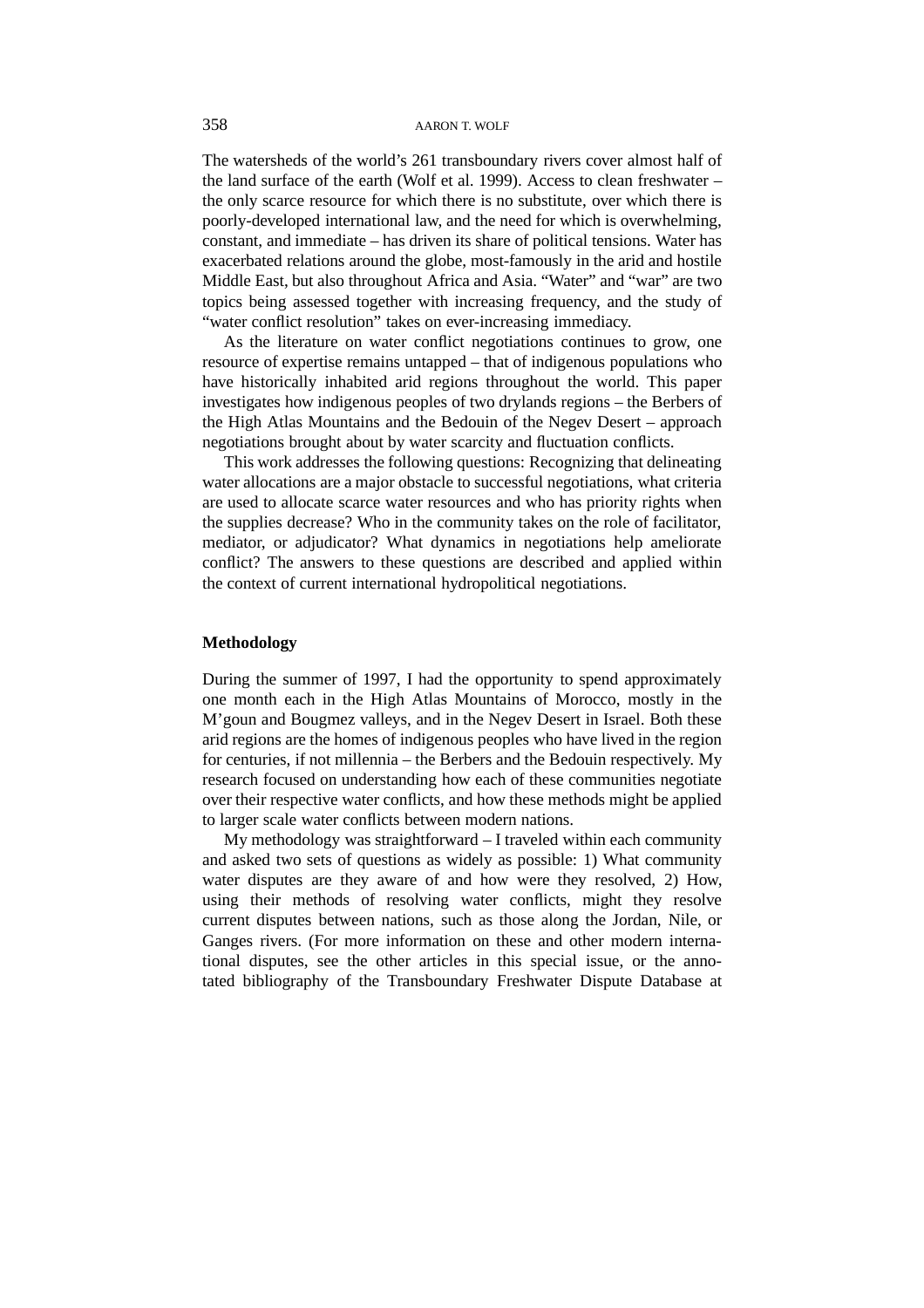*<*http://terra.geo.orst.edu/users/tfdd/*>*) I tried to dig beneath the inherent clash between traditional and modern approaches to water management – each community is embroiled in disputes with the nation in which each resides; the Berbers with the Moroccan government, and the Bedouin with the Israelis.

This then is not a study that tries to place each community within an anthropologic or sociologic construct, nor does it pretend to answer questions larger than those posed. It is rather a request for advice – what can each people offer the international community to help guide co-riparian nations towards hydro-cooperation and away from the dangers of hydro-conflict, while yet recognizing the difficulties inherent in transposing lessons between locations or scales.

## **Geographic Background**<sup>1</sup>

The M'goun Massif lies in the heart of the High Atlas mountains, where peaks range from about 2,500 m to more than 4,000 m, and precipitation rates are about 500–600 mm per year (Benchirifa 1988). Land tenure of the Berber inhabitants of the region is divided distinctly by elevation – permanent villages, with extensively terraced irrigated agriculture, begin immediately below the outlet of permanent springs and generally follow the topography of the resulting streams. The lands above the springs are used mainly for seasonal grazing, because of both steeper slopes and the lack of stable water supplies (see Welch 1996 for more details).

Organization and land-ownership of the villages is by tribe, designated by the prefix "Ait-" (people of), followed by either a common ancestor or a place of origin. The tribal unit is broken into roughly five clans, then sub-clans, and finally to extended families or lineages (see Hart 1984 for more detail). In this setting, the types of water disputes are those that one finds generally in small-scale canal irrigation: allocations between villages which share a main canal, allocations within villages between lineages and/or individuals, timing of irrigation, and maintenance of the canal system.

The Negev Desert is a very different environment, where an average of 100–200 mm rain falls, primarily in flashy winter storms (there is so little rain that in some years, there is more dew than rain) (Abu-Rabia 1994). The desert is  $12,500 \text{ km}^2$  in area, comprising 60% of Israel's land surface. The term "Bedouin" refers to a nomadic or semi-nomadic lifestyle based on seasonal migration, cultivation, and animal husbandry within the deserts of the Middle East. The 60,000 or so Bedouin of the Negev Desert, belonging to some thirty tribal units (Abu-Rabia 1994), have been undergoing a process of sedentarization over the past 100 years, with an attendant dramatic shift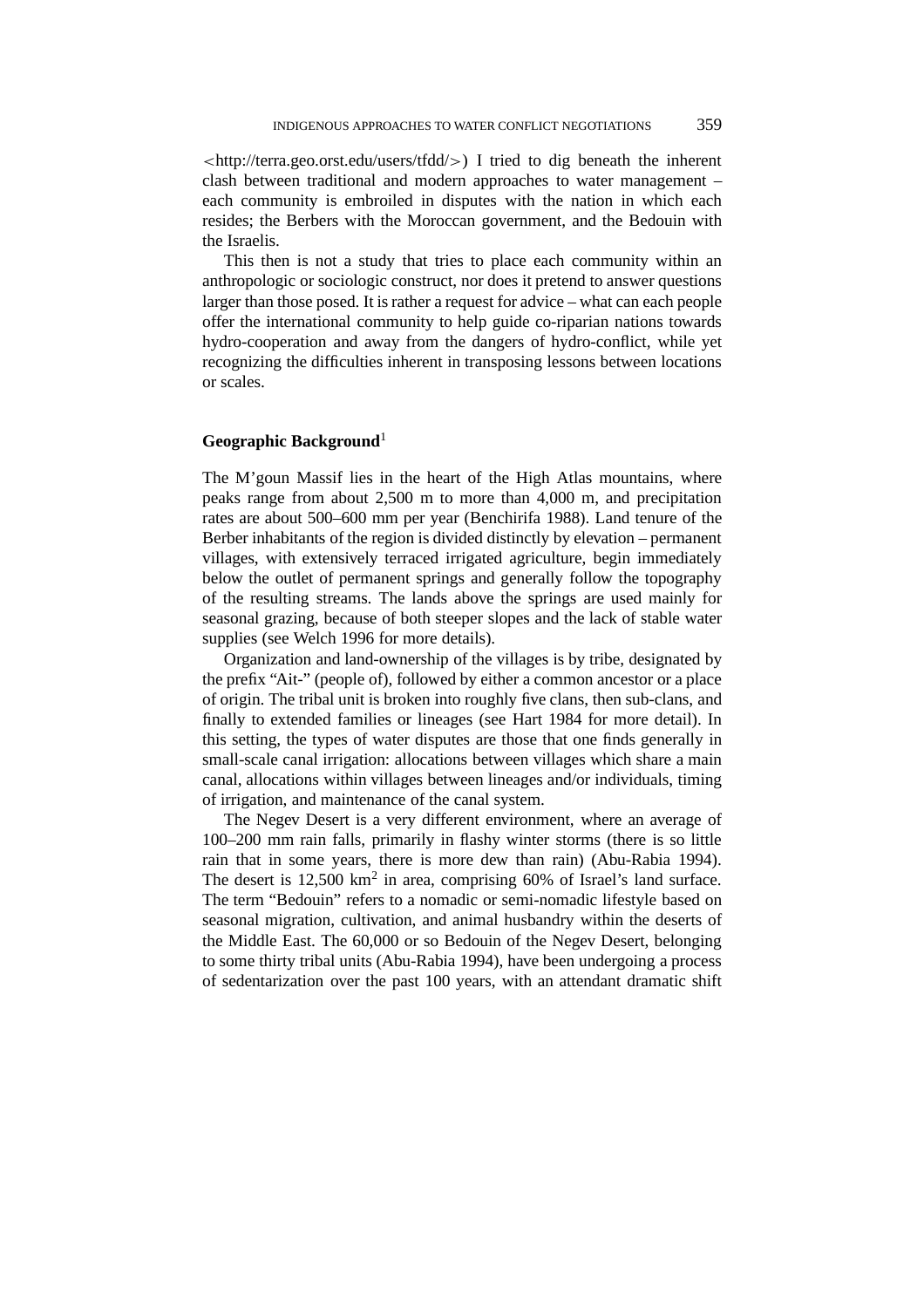in land and water tenure, due both to indigenous and exogenous forces (as documented in Kressel et al. 1991 and by Meir 1996). Traditionally (pre-20th century), grain was grown through dry farming, and grazing land and whatever water was available (winter flash runoff and a few permanent wells) was common, tribal property. The shift from pastoralism to settled agriculture over the past 100 years has seen, along with the formalization of territorialism and private, permanent property, the re-establishment of ancient rainwater harvesting technologies, where as much runoff from winter storms within a micro-catchment as possible is diverted by channels to a series of small agricultural plots, and/or into cisterns, which can then be drawn from for human, animal, and/or crop use (see Bruins 1986 for details).

Different Islamic legal tenets apply to different water sources, basically divided by whether the water is "provided by God" – that is, it is from a natural surface or groundwater source which is available year-round – or whether it is "provided by man" – that is, the human labor which creates a cistern or the attendant canal system. "God-given" waters may not be bought or sold, and their use is available to all equally.<sup>2</sup> Conflicts over these waters, then, have traditionally been not over the waters themselves, but rather over peripheral issues such as the order tribes water at the wells, or the simple tensions inherent when large numbers of people and animals congregate (Kressel et al. 1991; Kressel 1997).

In the case of water collected through human endeavors, there can still be no charge for the water itself, but one may charge for the delivery, treatment, and/or storage of water. Nevertheless, one may never refuse drinking water for human needs from any source whatsoever. Conflicts over stored waters too are rarely over the waters themselves, but rather over property rights to a cistern and its canal system, priority rights to dams or diversions along a wadi, and/or rights to the surrounding property (Maktari 1976; Naff 1993).

### **Methods of Conflict Resolution**

Berber and Bedouin approaches to water negotiations have similarities and differences. At the local level, as in the international realm, the issue of allocations and water rights is one of the most contentious, and consequently provides dangerous pitfalls in water negotiations at all scales. This section, then, describes the approaches each group takes with allocations and rights, as well as negotiation process techniques, with an emphasis on those most directly relevant to international waters. These approaches include: allocating by time, not quantity; prioritizing use; protecting downstream rights; and other process techniques.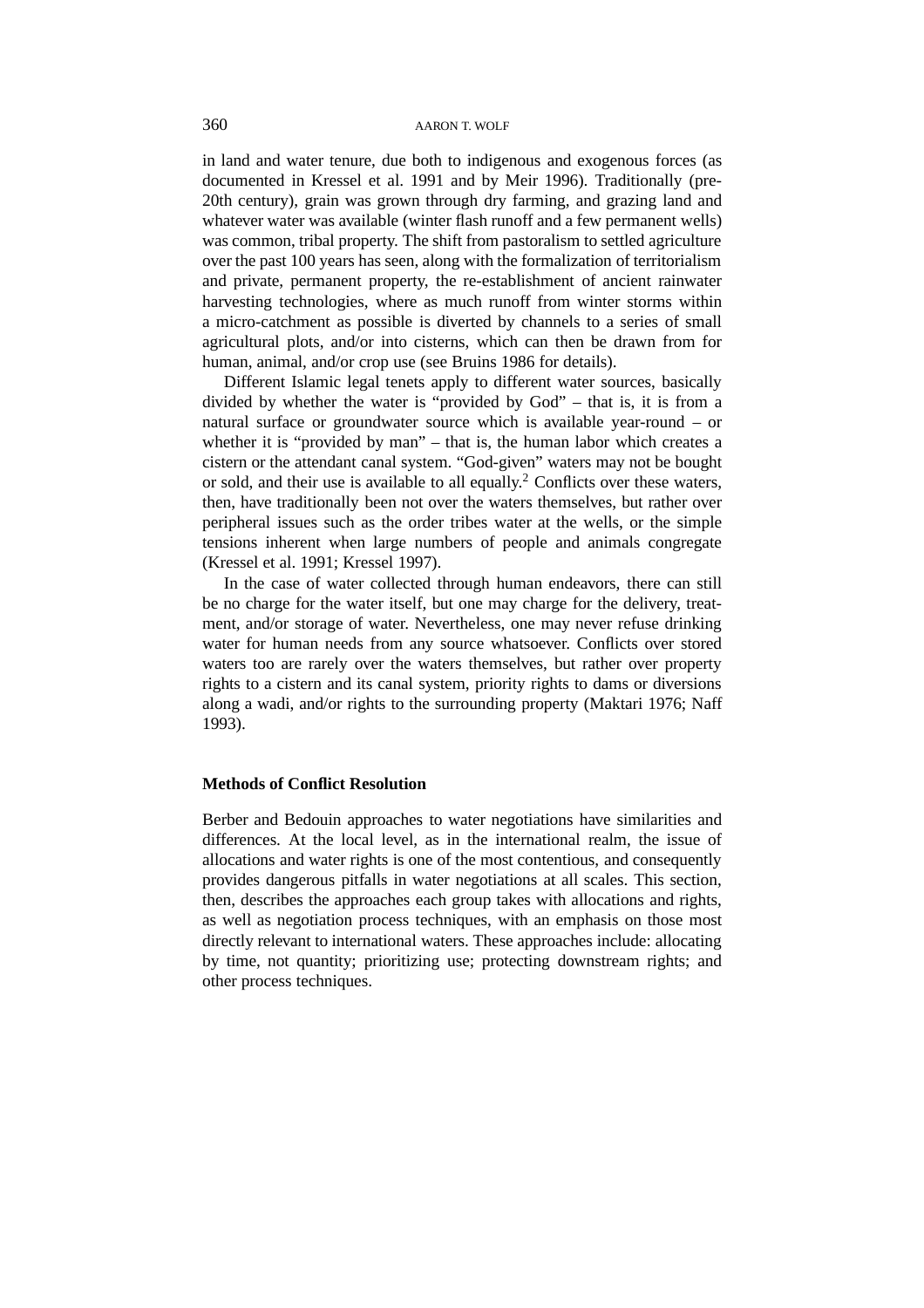### *Allocate Time, Not Quantity*

International water agreements generally allocate shared water as an absolute quantity in volumetric terms. The Transboundary Freshwater Dispute Database includes a collection of 150 water-related treaties (see Hamner and Wolf 1998 for details). Wolf (1999) investigates the 49 of those which delineate a water allocation between nations, finding that nine simply divide water equally while the other 40 have specific volume allocations. This latter arrangement requires that one nation bear the full brunt of a fluctuating supply. In the unratified Johnston arrangements between the riparian states of the Jordan River, for example, Israel was to receive the remainder of the river's flow after each nation had received its set allocations. Generally, it is the upper riparian which receives this burden. It is easier to plan for delivery of a set amount to a lower riparian than it is for an upper riparian to try and consume a fixed amount and deliver the fluctuating remainder downstream.

Bedouins likewise use volumetric quantities in allocating water, especially from cisterns or other containers. A *shiber* is the distance from the outstretched thumb to the little finger, which in turn is divided into fingerwidth measures. Since these are linear measures, marked off on the sides of a container or along a rope dropped into the water, the corresponding volumes are different for different containers. But it is volume which is measured, allocated between family members and, occasionally, bought and sold.

In contrast, when the Berbers allocate water, they allocate by time, not quantity. This is true whether the allocation is between villages, between lineages (large extended family units), or between individual users. Allocation schedules among the Berbers have been described in detail in the literature by, for instance, Berque (1955) and Welch (1996). Some examples of how this works at different levels: Generally, if two villages share a canal, each village is allocated set days of the week – four days for the upstream riparian and three for the downstream riparian, for example.<sup>3</sup> Alternately, two villages might split days – I was told of a case of two villages where one had rights to divert water until the shadows of the valley wall reached the stream, then rights reverted to the other. Lineages within the villages then generally divide by days. Finally, individual users have irrigation rights for certain hours. These hours, which were measured by the sinking rate of wooden floats with holes of varying sizes before clocks were common, rotate during the day and from day till night.

Allocating by time allows for two benefits. The first is that it relegates micro-management of the fluctuations of the river to the smallest possible management unit – the individual user – thus spreading risk as broadly as possible. For example, when one has rights to one hour of irrigation, the irri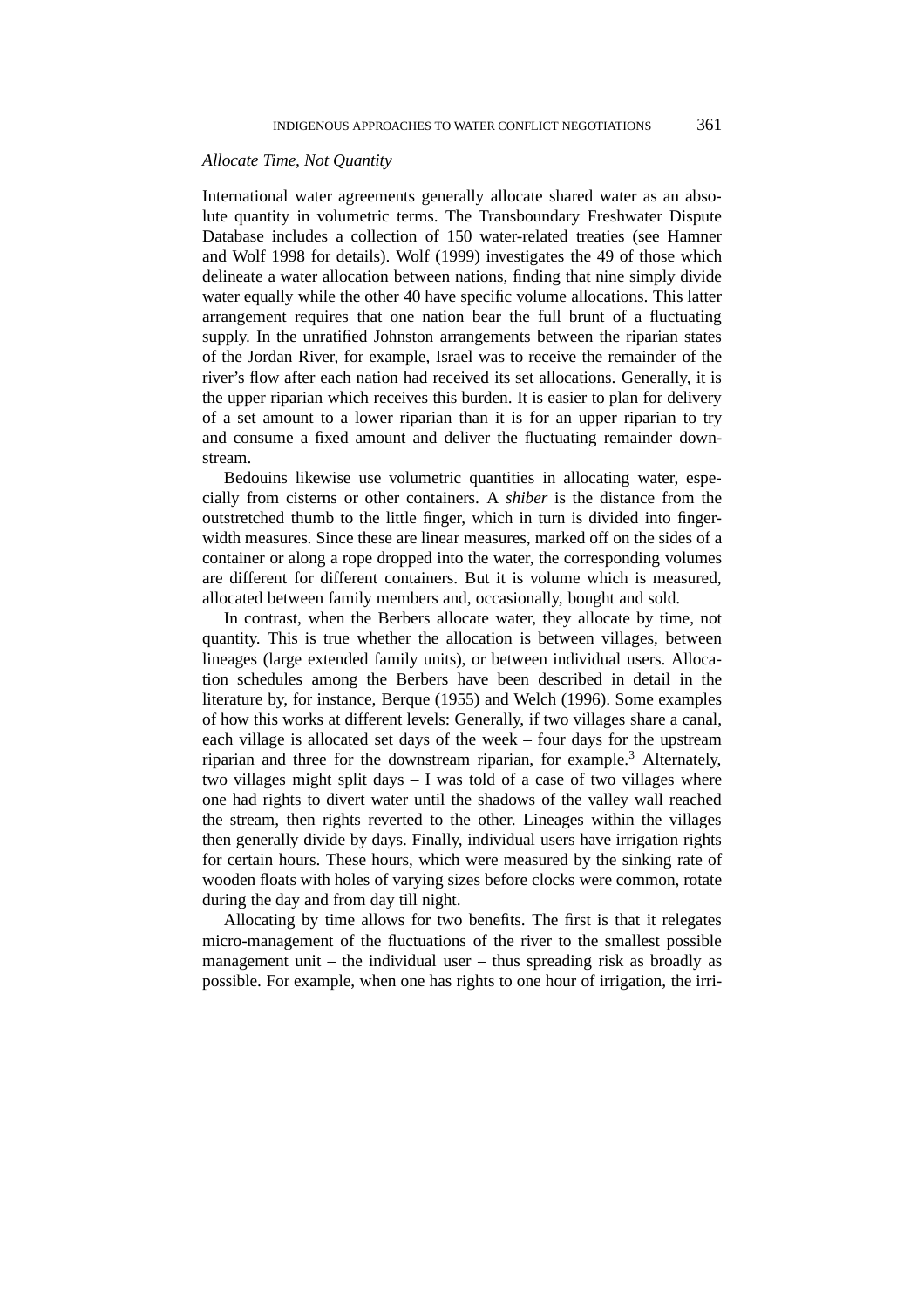gator himself plans for greater and lesser supply at the most local level. The alternative method of allocating a set volumetric amount would concentrate risk among those users selected to bear the burden of fluctuation. In a prior appropriation setting, for example, risk would be concentrated among the most-recent irrigators; in an international arrangement, all of the risk would fall to the users of one country.

The second benefit of time- over volume-allocations has to do with the potential of water markets. Economists have long advocated a degree of market structure for water resources to encourage greater efficiency of use (Merrett 1997). Allocating by a riparian rights doctrine, or by a historic rights doctrine with clauses to "use or lose" one's allocated water, provide no incentive for a user to conserve. However, if one is able to sell the portion of one's allocation that is saved through conservation measures for a greater price than the cost of conservation, it is argued that the "invisible hand" can then guide water to its most efficient use.

It is generally argued though, that a prerequisite for such a market is a storage structure that would act as a physical "bank," evening out flows and guaranteeing that supply will meet demand. Ostrom (1992) in fact, has suggested that a market is impossible without a storage structure. This may be true if water is to be bought and sold volumetrically, but it is not true if the market is for time. Risk is inherent in a time-based allocation and thus one can buy and sell time without the need for storage – all parties understand that each block of time will sometimes allow for more water and sometimes less. Other obstacles sometimes prevent the establishment of a market – the Berbers I spoke to felt the idea of buying and selling water was both repugnant (like buying and selling one's children, one interviewee suggested to me), and contrary to the tenets of Islam. As mentioned above, Bedouin buy and sell water from containers or cisterns, but not from a natural well or river. In the Dra'a Valley of southern Morocco, however, a thriving water market does exist and apparently has for some time (Hammoudi 1985). The commodity bought and sold is time, not water, which circumvents both the need for storage and Islamic code.

How might the shift in allocations from volume to time be applied to the international setting? The suggestion of one villager that, "Ethiopia be allocated one day of Nile River flow and Egypt six (any more for Ethiopia would lead to war)," is clearly impossible. But looking for other ways to share the risk of fluctuating supplies is not. Today, real-time models of watersheds are possible with sophisticated radio-operated gauging stations and monitoring through remote-sensing techniques. Thus, an allocation based on percentages of real flow rather than firm volumes of hypothetical flow is possible, even in large, international basins. A switch to percentages would not only have the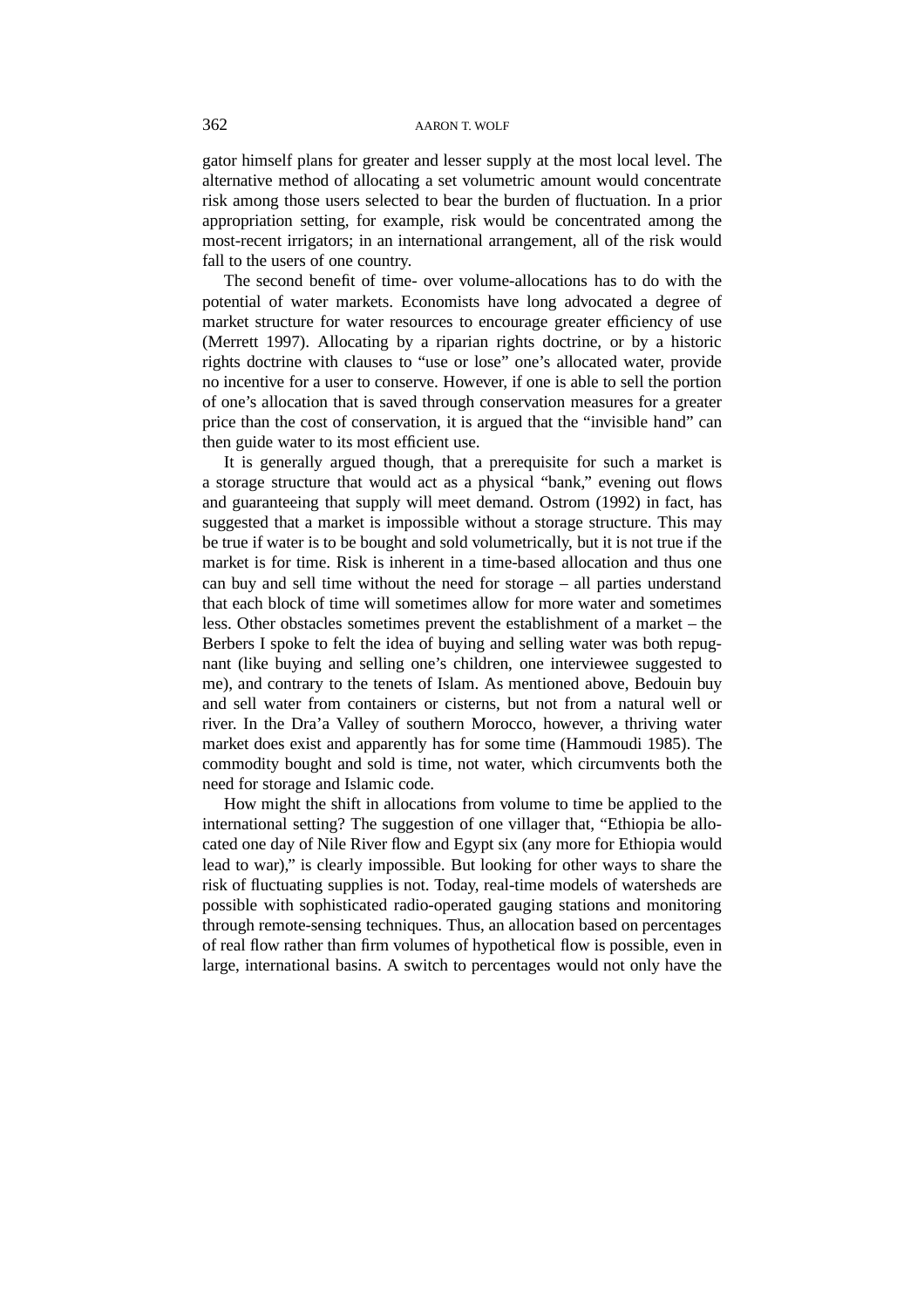same risk-dispersion effect that a time-based system might have, allowing for management of the river's fluctuations throughout the basin, but it would also allow for markets between users even without storage facilities.

#### *Prioritize Use*

As mentioned above, international water treaties generally tend to allocate a fixed amount to each state. Those that do not designate one state to receive a fluctuation in supply simply fly in the face of the hydrologic reality of a fluctuating river. In the classic case of how not to divide a river, the Colorado allocations under-estimated available flow when the river was divided between the upper and lower riparian states, leaving a perpetual shortage in the fixed US obligation to Mexico.

Along with designating one state to accept an uncertain supply, an alternative method of allocating a fluctuating supply is on the demand side – that is to prioritize the use or user. The historic rights doctrine does this by giving progressively lower priority to progressively more-recent users, regardless of how the water is put to use. Prior uses are generally protected in international treaties, although more recent uses are not put at risk of losing their supply.

A method the Berbers use to deal with a fluctuating supply is to prioritize the use to which the water is put. Highest priority is for drinking water for humans, followed by drinking water for animals – both of these uses are sacrosanct and neither may be denied anyone for any reason at any time. The next priority is irrigation water which flows through the canal system. Water to mills is the next priority. In years of low flow, for example, water may be diverted to fewer mills at a time, alternating between them. Families that own a mill which is closed can still have its grain milled at another family's mill, paying in grain for the service. The last priority is irrigation water brought to land through modern means. A villager might use a pump to bring new lands into cultivation for example, but his or her lands would be the first to be cut off in years of low flow.

Bedouin prioritize in a similar manner, where water to quench thirst, is an unalienable right, and may not be refused from any water source. This is followed by domestic use, including watering animals, then irrigation of agricultural lands, and finally commercial and industrial purposes. Misuse or waste of water is forbidden.

For the Berbers and Bedouin with whom I spoke, some results of the lack of prioritizing uses in the international setting seemed ludicrous. On the Nile dispute between Ethiopia and Egypt, for example, it seems difficult to rationalize Ethiopia's not being able to develop its water resources for drinking or food crops so that Egypt can continue to grow cotton for export. In this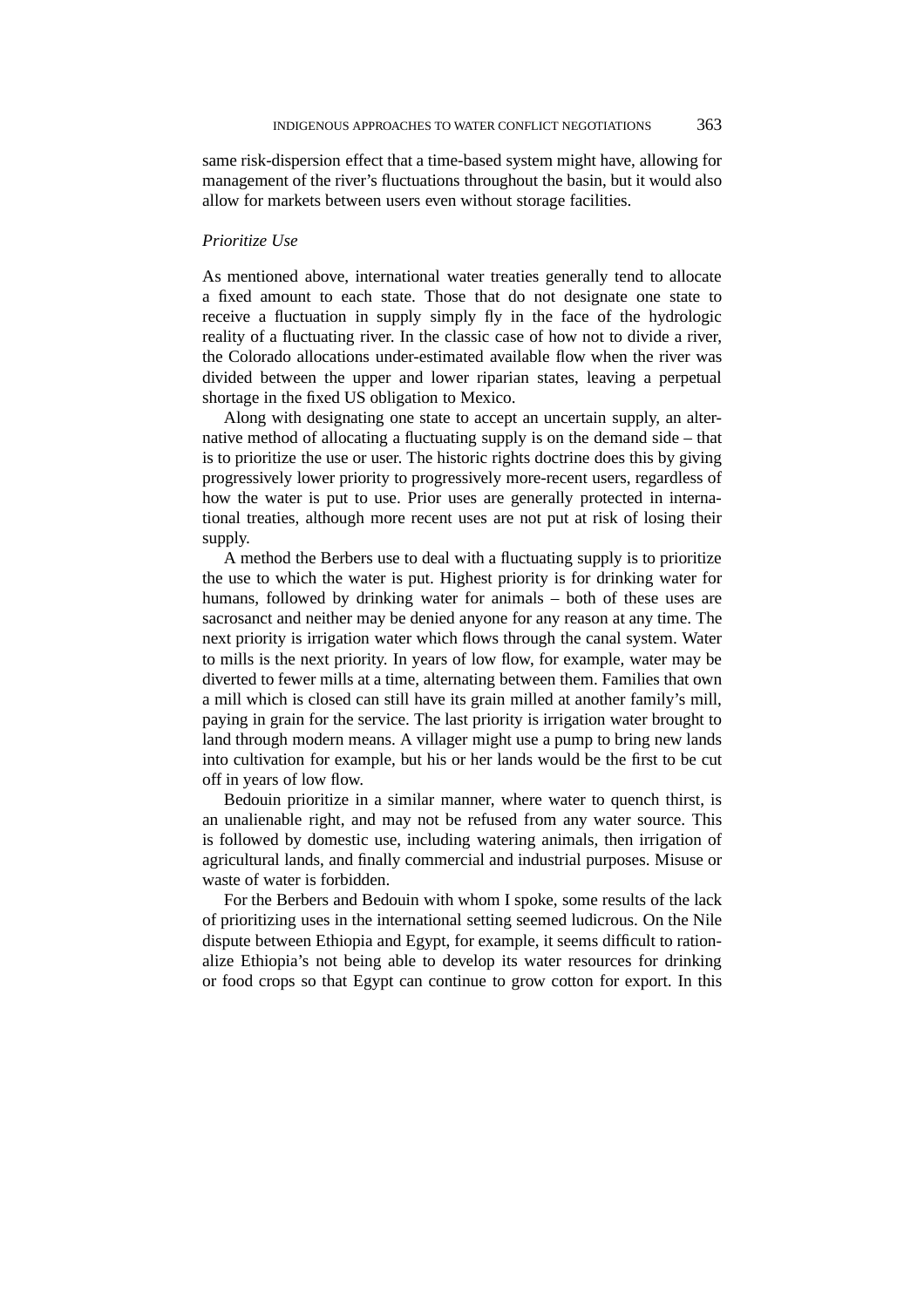context, it also troublesome to justify Israeli swimming pools at the expense of Palestinian drinking water.

International water treaties have prioritized use only occasionally, generally focusing instead on allocating fixed amounts. Only four treaties differentiate between types of use: the Mekong Agreement gives domestic and urban uses a preference, for example. The two sets of boundary waters agreements between the USA and Canada, and the USA and Mexico prioritize differently, probably due to the amount of water available along each border region: the former prioritizes by domestic and sanitary, navigation, and power and irrigation; the latter gives descending weight to domestic, agriculture, electric power, other industry, navigation, fishing, and other beneficial uses. The 1960 Indus Waters Treaty lists its order of priority as domestic, non-consumptive, agriculture, and hydro-power. (Notably absent in all of these lists are any instream or other environmental requirements.)

Clearly, quantifying various uses in the international setting over the life of a treaty would be extremely difficult. Drinking water for example, is determined by population, which constantly changes at various rates depending on birth, death, immigration, and emigration rates. Nevertheless, those treaties that do prioritize use show that it is possible. Even fixed allocations might acknowledge uses of lesser and greater importance. Gleick (1996), for example, defines basic human needs, regardless of climate, as 50 liters per capita per day for personal use alone (18.25 m<sup>3</sup>/yr.). Shuval (1992) argues for a minimum baseline allocation in a possible treaty between Israel, West Bank Palestinians, and Jordan, based on a per capita allotment of 100  $\text{m}^3/\text{yr}$ . for domestic and industrial use plus  $25 \text{ m}^3/\text{yr}$ . for agriculture. Wolf (1993) likewise advocates a needs-based approach for the Jordan River watershed, giving drinking water the highest priority for allocations. He plans for total urban needs of 100  $\mathrm{m}^3/\mathrm{yr}$ , per person, and extrapolates to the point in the future where all of the basin's 2,500 MCM/yr. has to be allocated first to these needs, or, in other words, when the regional population reaches 25 million.

Incorporating prioritized uses across international boundaries would address a critical issue in transboundary issue in allocations – the question of equity. As mentioned above, as quantity fluctuates from year to year, one country is usually designated to take on the full risk of fluctuating supply. By prioritizing uses, Berber and Bedouin management has shown that risk can be distributed more-equitably by allowing critical uses *among all parties* to have high priority in times of fluctuating supply.

#### *Protect Downstream and Minority Rights*

In the absence of a treaty, upstream riparian states have a hydrological advantage in developing a river. In the absence of political constraints to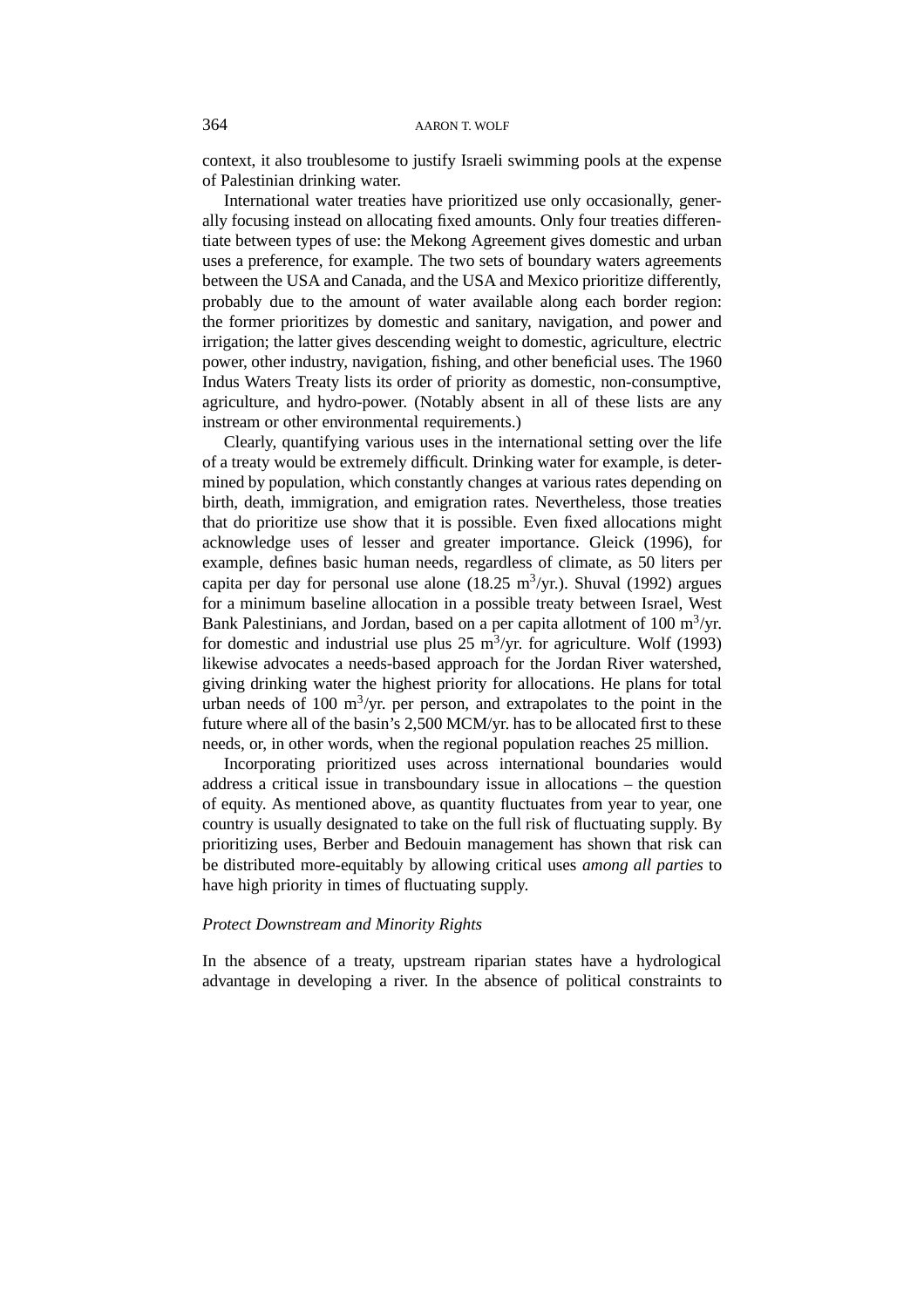the contrary, these upstream states have occasionally abused this advantage. India was able to divert a disproportionate amount of the Ganges River to flush the port of Calcutta for years for example, even to the objection of downstream Bangladesh. Similarly, the Turkish Southeast Anatolia Project on the Euphrates and US development of the Colorado proceeded despite the objections of downstream riparians on each respective stream (Beach et al. 2000).

Among the Berbers, two villages often share one major irrigation canal and entire series of villages depend on single streams. Similar to the international setting, these situations allow for the potential abuse by upstream villages, particularly given the recent introduction of new technologies for diversion such as artificial pumping and cement canal construction.

This abuse does not appear to occur, at least not in the area of this research. The *hak'm*, or regional judge of the M'goun valley explained to me that valley residents are very aware of the potential for abuse by an upstream riparian, and measures are taken to prevent abuse. When two villages share a major canal for example, the canal itself is manifestation of an agreement where delivery to the downstream village is explicit – downstream investment in irrigation infrastructure clearly depends on a guarantee of future deliveries. As mentioned above, the villages divide water by time – perhaps four days per week for the upstream village, three days to the downstream village. These agreements are so imbedded in history that deviation from them would be immediately apparent, harmful and, consequently, completely at odds with tradition.

The flow to downstream villages of water in a stream is protected in a very different way: the use of modern materials for a canal intake is quite simply forbidden by regional law. Even though cement may be used for a canal itself to prevent seepage, only traditional methods of piled rocks may be used for the intake itself. The inherent "inefficiency" of these traditional intakes guarantees that a substantial portion of the stream will reach downstream villages.

In the traditional Bedouin system of watering at permanent wells, "downstream" translates as smaller or weaker. A common expression is, "count your men before you get to water," reflecting that larger tribes generally watered first (Kressel 1997). Small redoubts overlooked many wells, where fighters watching over the process would be far enough away not to be seen, but close enough to assist the tribe if needed.

Yet the concept of equity and the protection of the rights of the weak are regular and recurrent themes in Bedouin narratives of traditional practices. One story I was told described how, after two brothers divided a parcel of land, a well was found on one of the parcels. When the well-less brother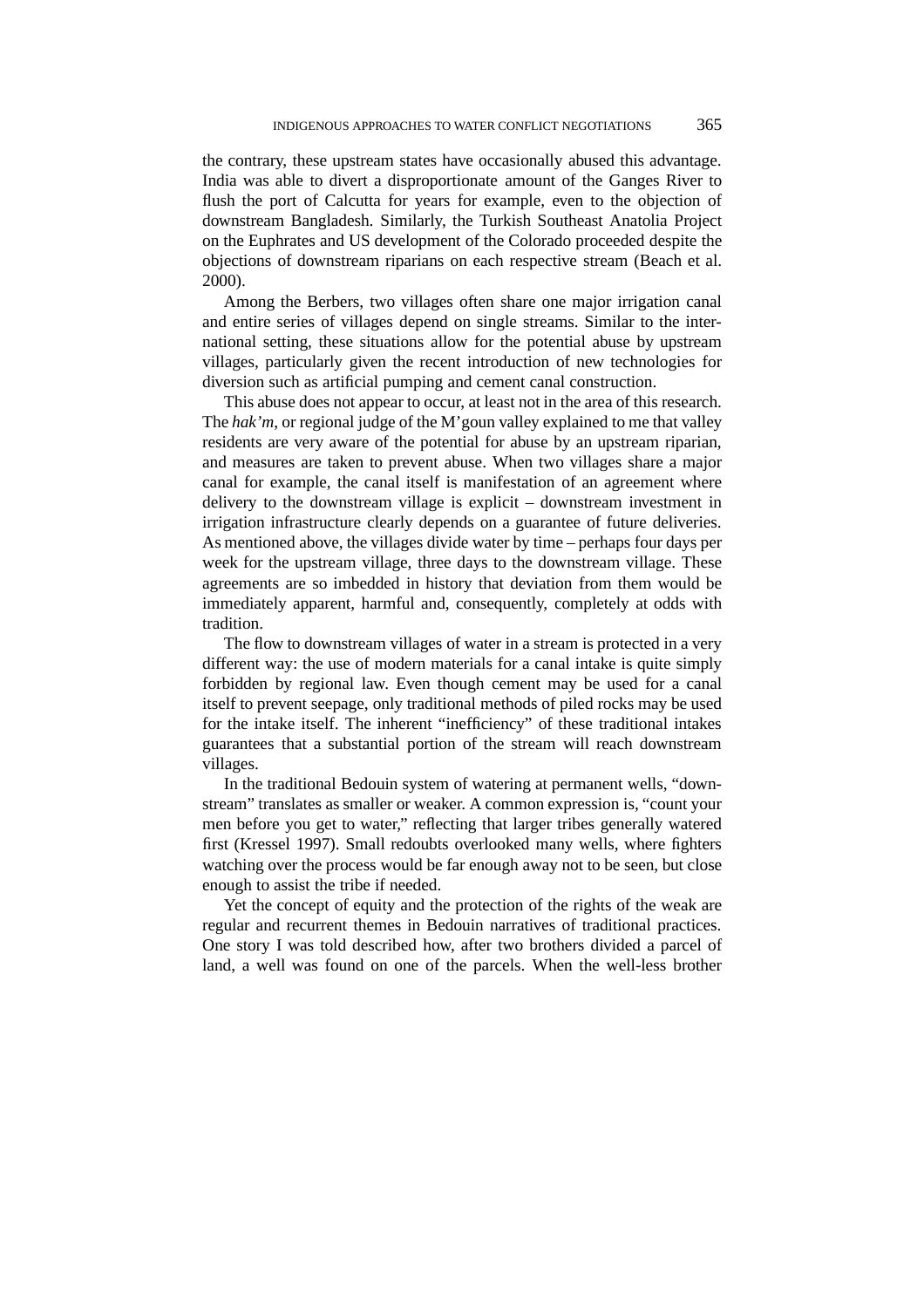insisted on a portion of the water, the two brought their plight to a local judge who found that, while the well belonged solely to the one brother, they should share the water for the sake of peace in the family. This tale was used to explain to me that solutions are not solely about right and wrong, but also about preserving honor, pride, and peace amongst all the disputants.

Of the people I interviewed in both Morocco and Israel, Turkish and Indian activities on their respective rivers did not make good sense.<sup>4</sup> This is generally true in the international community as well. Recognition and protection of downstream rights is present in most treaties – abuse generally comes about only in the absence of an agreement. Nevertheless, Berber and Bedouin practices remind us that downstream and minority rights not only protect investment in water infrastructure, but are manifestations of the fundamental question of equity in shared water resources.

## *Alternative Dispute Resolution*

Alternative Dispute Resolution (ADR) refers to "a wide variety of consensual approaches with which parties in conflict voluntarily seek to reach a mutually acceptable settlement" (Bingham, Wolf and Wohlgenant 1994). It generally seeks to move parties away from zero-sum, or distributive solutions, towards those in which all parties gain – positive-sum or integrative. The term ADR, and the methods generally described, are no more than twenty years old in western dispute resolution literature. In defining the methodologies for ADR, indigenous processes are rarely drawn upon. Both Berbers and Bedouin have apparently been practicing ADR for centuries. Some of the "modern" techniques that they use include.

### *A clearly defined water authority*

ADR distinguishes between unassisted negotiations – those between the parties of a dispute alone – and assisted negotiations, where an individual is designated as the facilitator, mediator, or adjudicator. Both Berbers and Bedouin societies include members who assist in the process of conflict resolution.

Berque (1955), Gellner (1963) and others describe the *marabout*, a Berber mediator/facilitator respected for wisdom, holiness, and the ability to resolve conflict. While the *marabout* have disappeared as a dominant force in Berber dispute resolution, clearly defined authorities at all levels of water conflict management continue to function. Within each village, an *a'alam* or *naib*, is chosen to manage the irrigation schedule and to resolve internal disputes. Within the Bougmez and M'goun valleys, this authority is chosen generally through their ability to resolve disputes equitably, and rotates from family lineage to family lineage. (I did hear of one case where the *a'alam* was chosen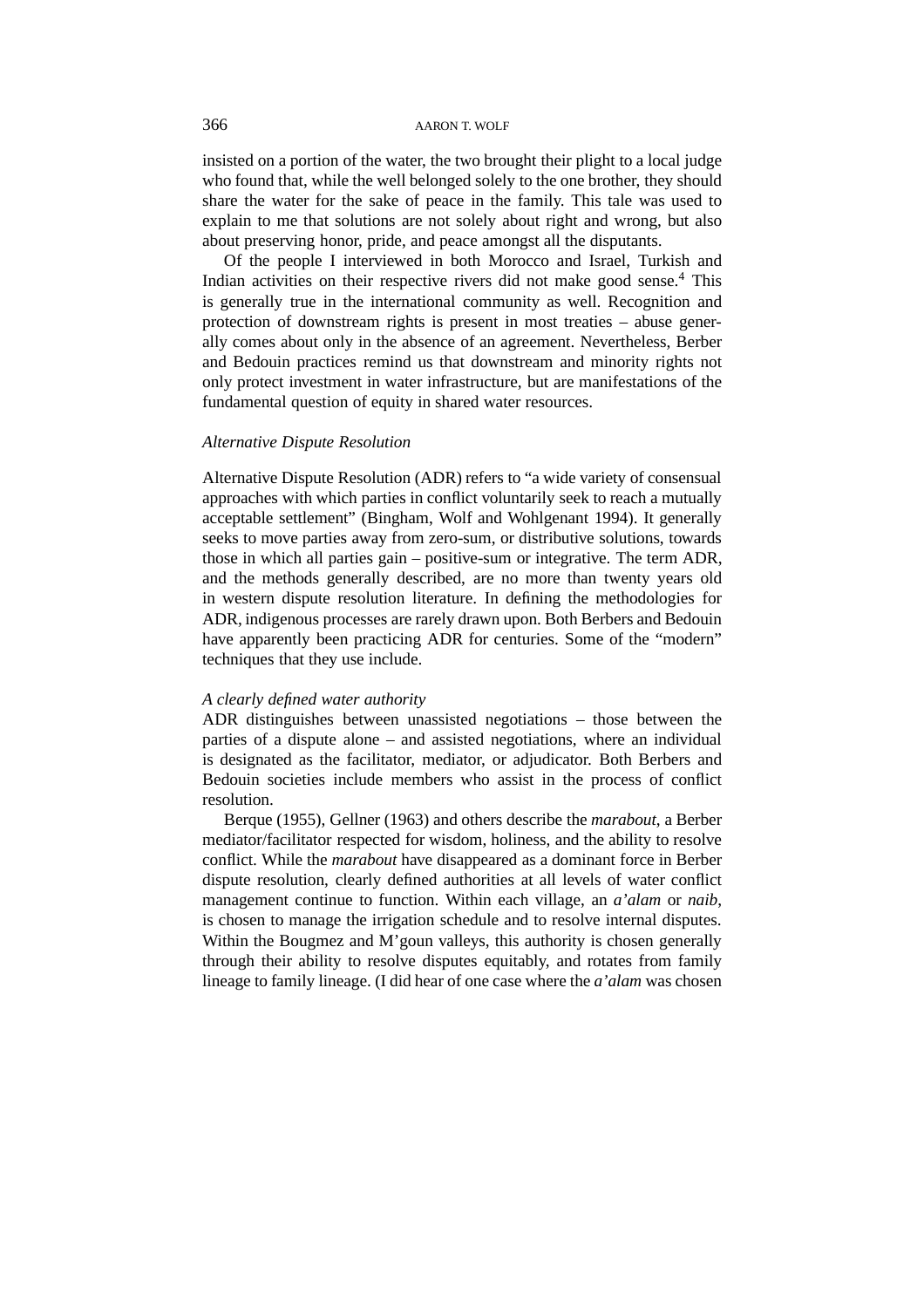for charity reasons – the candidate had lost an arm in an accident and the village felt that he could benefit from the small portion of grain which came with the job.)

If two villages are in a dispute, initial attempts at resolution are between the *a'alam* from each village. If necessary, the heads of each lineage will also gather to help. If this group is unsuccessful at resolving the dispute, appeal can be made to the regional *hak'm* – a traditional judge who adjudicates using a combination of Islamic law and Berber tradition. If either party is unhappy with the resolution worked out with the *hak'm*, an appeal can be made to the regional court system and the modern Moroccan legal structure.

The Bedouin justice system is quite similar. Kressel (1993) describes three aspects of relevant law – customary, religious, and civil. Traditionally, a judge (*qadi*) was not a permanent position, but was appointed as his particular expertise was required. Other Islamic societies nearby designate *nawbas* specifically to adjudicate water rights, but since traditional pastoralism relied on permanent wells and not the allocation of flows, such a position did not exist among the Negev Bedouin.

One of the greatest gaps in international water dispute resolution is the lack of just such a recognized authority. Wescoat (1992) describes the elaborate process by which the International Law Commission, the United Nations legal body, has taken to design a draft code for international waters. The 24-year effort, only recently approved by the General Assembly, includes terms defined by politics rather than science, vague and contradictory doctrines, and no enforcement mechanism. Even when approved, international law applies only to States, and therefore ignores many of the ethnic minorities who might claim water rights. Furthermore, the International Court of Justice requires not only that both parties to a dispute agree to the Court's jurisdiction, but also that they agree to the specific point of law to be decided. Given these constraints both on legal guidelines and on the venue for legal resolution, it is hardly surprising that water treaties are rarely explicitly informed by general legal principles, or that the International Court of Justice has decided only a single case regarding international water  $law<sup>5</sup>$ 

How might the international community adopt a clearly defined water authority? Obviously, some Berber approaches are not feasible on an international scale. One *a'alam*, when asked why his authority was accepted, told the story of how a villager was brought before him for refusing to pay a fine for irrigating during another villager's time. The *a'alam* licked one finger and held it up to the wind. "You will pay the fine by the time my finger is dry," he told the villager, "or we will burn down your house." Similarly, the Bedouin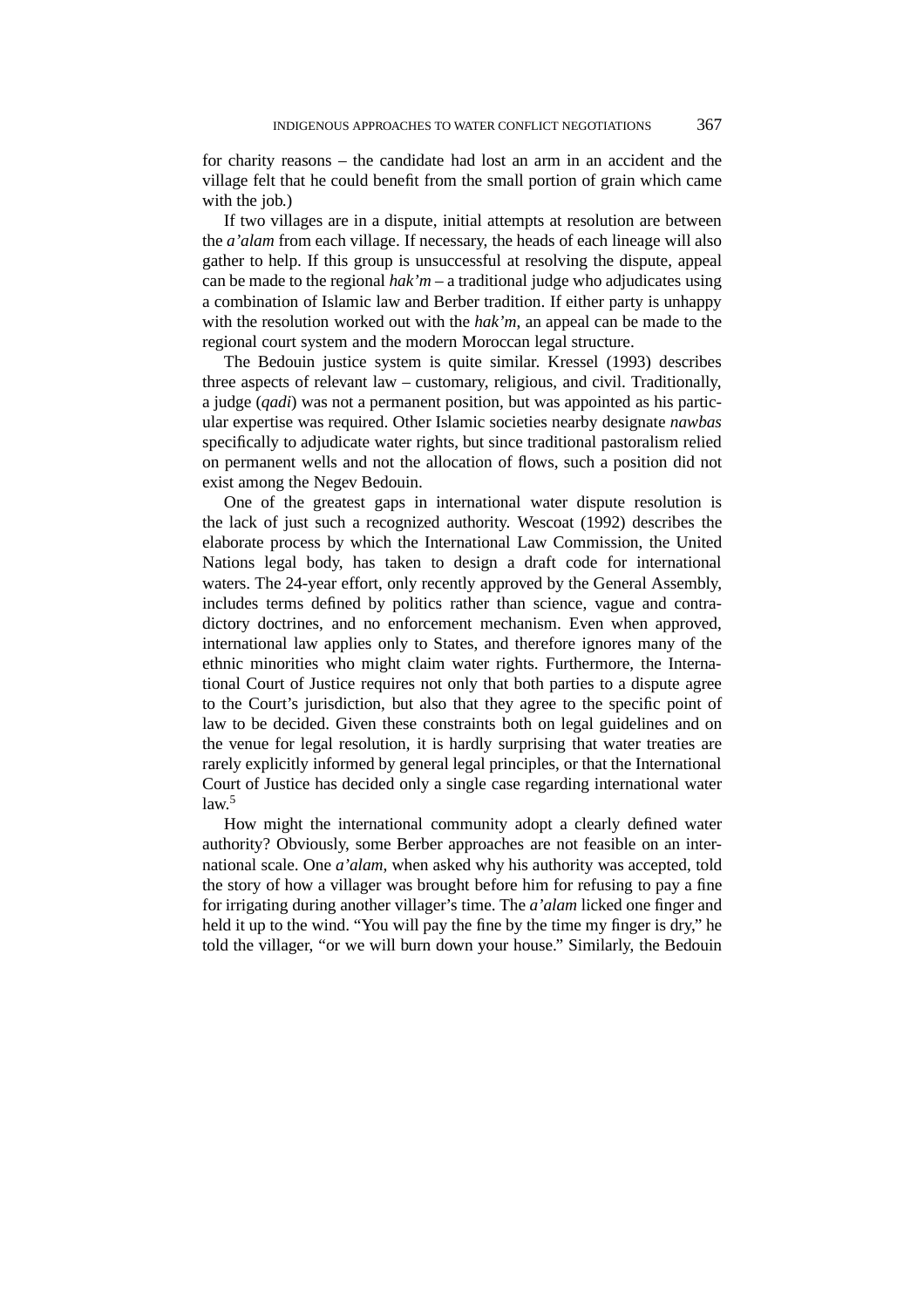concept of the largest tribes approaching the well first may not translate quite in the way we might wish.

It is less far-fetched to envision an international water dispute authority, perhaps with the financial clout of the World Bank and the legal authority of the United Nations, with staff trained both in water resources and in dispute resolution. With real authority and authorization to resolve conflicts in other than the win-lose context of a legal setting, such a body could be a critical component in international water management.6

## *ADR process techniques*

Alternative Dispute Resolution theory describes a toolbox of "process techniques" – the methods by which a facilitator or mediator helps guide negotiations through to an acceptable agreement (see Kaufman 1996 for background and details). Many of these techniques, generally described in the ADR literature as modern Western methods, have apparently been used by indigenous people for centuries.

The *hak'm* for the M'goun Valley, who sits at the *qaidate* in Qa'alat M'gouna for example, told me that water disputes reached him only rarely, and that he remembered only one appeal which went beyond his office. He attributed this to a series of process techniques, including "shared vision" exercises.

One method by which ADR practitioners help shape the direction of a negotiation is to begin by asking participants to share their individual views of what the future might look like if negotiations were both successful and unsuccessful (Kaufman 1996). These "shared visions" can then be referred back in the course of negotiations to remind participants how critical it is for them to reach agreement.

The *hak'm* at Qa'alat M'gouna uses these exercises regularly, both in water and non-water negotiations. He told me that the exercises are useful to defuse anger when disputants first come into the room; that the first thing each wants to do is to vent, usually in quite emotional terms, about their respective grievances. Through shared visions, the *hak'm* puts the dispute in the larger context of their shared histories and values.

## *Threat of "BATNA"*

Fisher and Ury (1981) coined the term "BATNA" – the best alternative to a negotiated agreement – and argue that anyone involved in negotiations should be aware of what their alternatives might be through alternative venues. If one has a good chance of reaching their objective cost-effectively in court for example, their incentive in riding out the difficulties of negotiations may not be high enough to see the process through.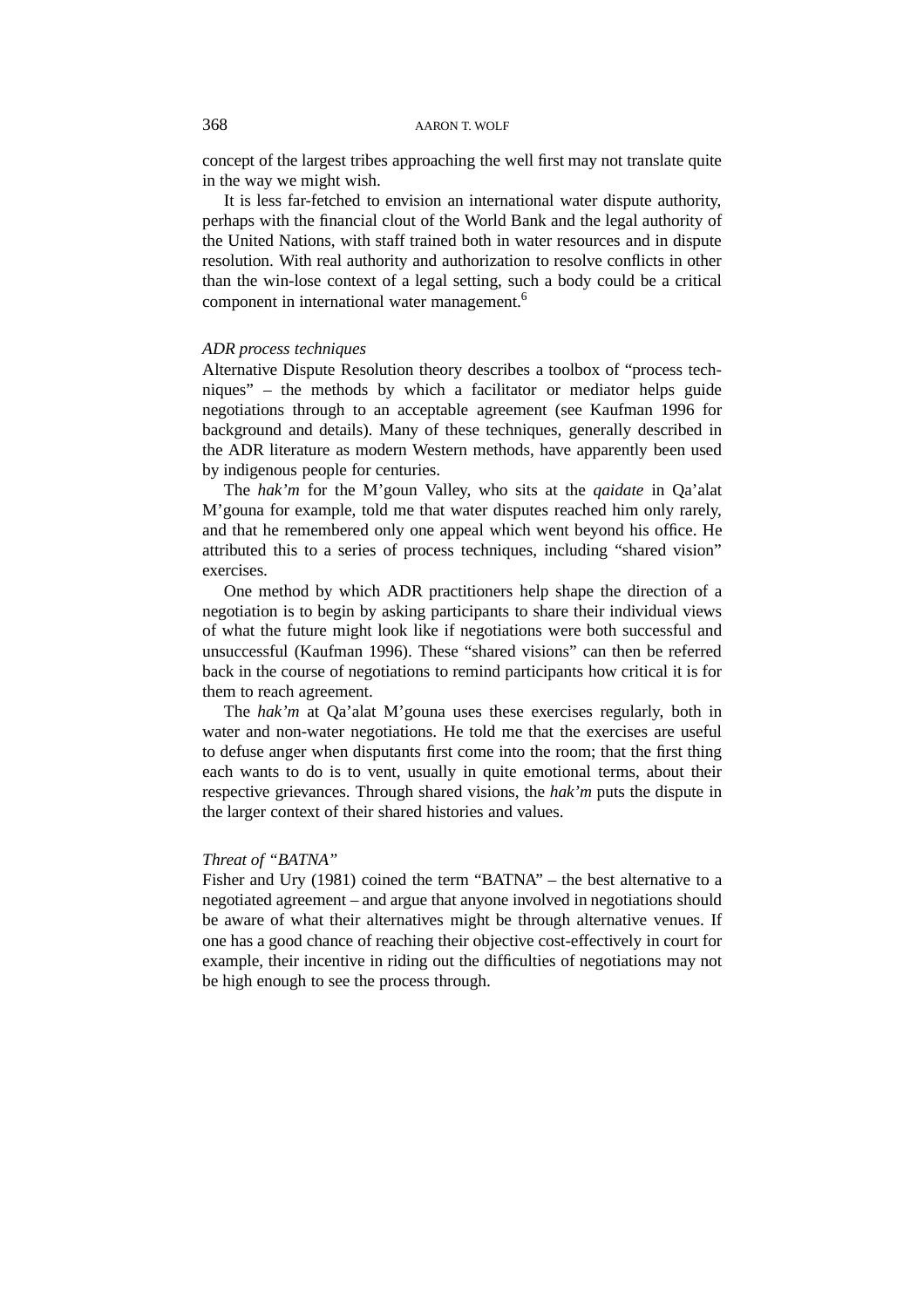The *hak'm* at Qa'alat M'gouna uses the BATNA concept in the opposite sense, that is to keep parties involved in negotiations. He told me he often reminds disputants that the alternative to reaching agreement in his office is to appeal to the regional civil court in Ouarzazat. In the modern Moroccan structure, he reminds them, the solutions are not only zero-sum – that is, one party's gain would be the other party's loss – but that judgment and agreement my not be based on Berber tradition. Keeping disputants aware of this BATNA, as the *hak'm* suggests, regularly gives them new incentives to continue through difficult negotiations.

In Bedouin agreements too, it is important to maintain a critical balance between rights and honor.<sup>7</sup> By focusing strictly on rights as in a Western court, "someone always loses." An official in the Bedouin land court system described similar experiences as the *hak'm*, where the disputants who appeared before him would go to great lengths to keep the matter from proceeding to the Israeli justice system – a fact that the official could use to help induce cooperation.

## *The sulha*

According to Islamic practice, once a wrong has been committed, a ritual ceremony of forgiveness, a *sulha*, might be performed. Both Berber and Bedouin communities share this Islamic custom, which consists of private, often mediated negotiations of redress between the affected parties, followed by a public declaration of forgiveness and usually, a festive meal. Once the *sulha* is performed, the slate is wiped clean – it is as if the dispute never happened. The agreement is legally binding on both the individuals and on the community. Grudges are dissuaded and reference to past disputes may not be made to gain position in a current conflict (see Smith 1989; Irani 1999 for more detail).

The international community seems to be lacking in just such a ritual ceremony of forgiveness. The negotiating process of many transboundary agreements is secret – at best, a televised signing ceremony may take place – and accord over an issue such as water, generally considered un-newsworthy, may take place without any public notice at all. A public ceremony would allow the community affected by a dispute – the stakeholders on both sides – to celebrate its resolution and thereby take ownership of seeing to its implementation.<sup>8</sup>

## **Conclusions**

This work investigates the water negotiation practices of the Berbers of the High Atlas Mountains and the Bedouin of the Negev Desert, in the search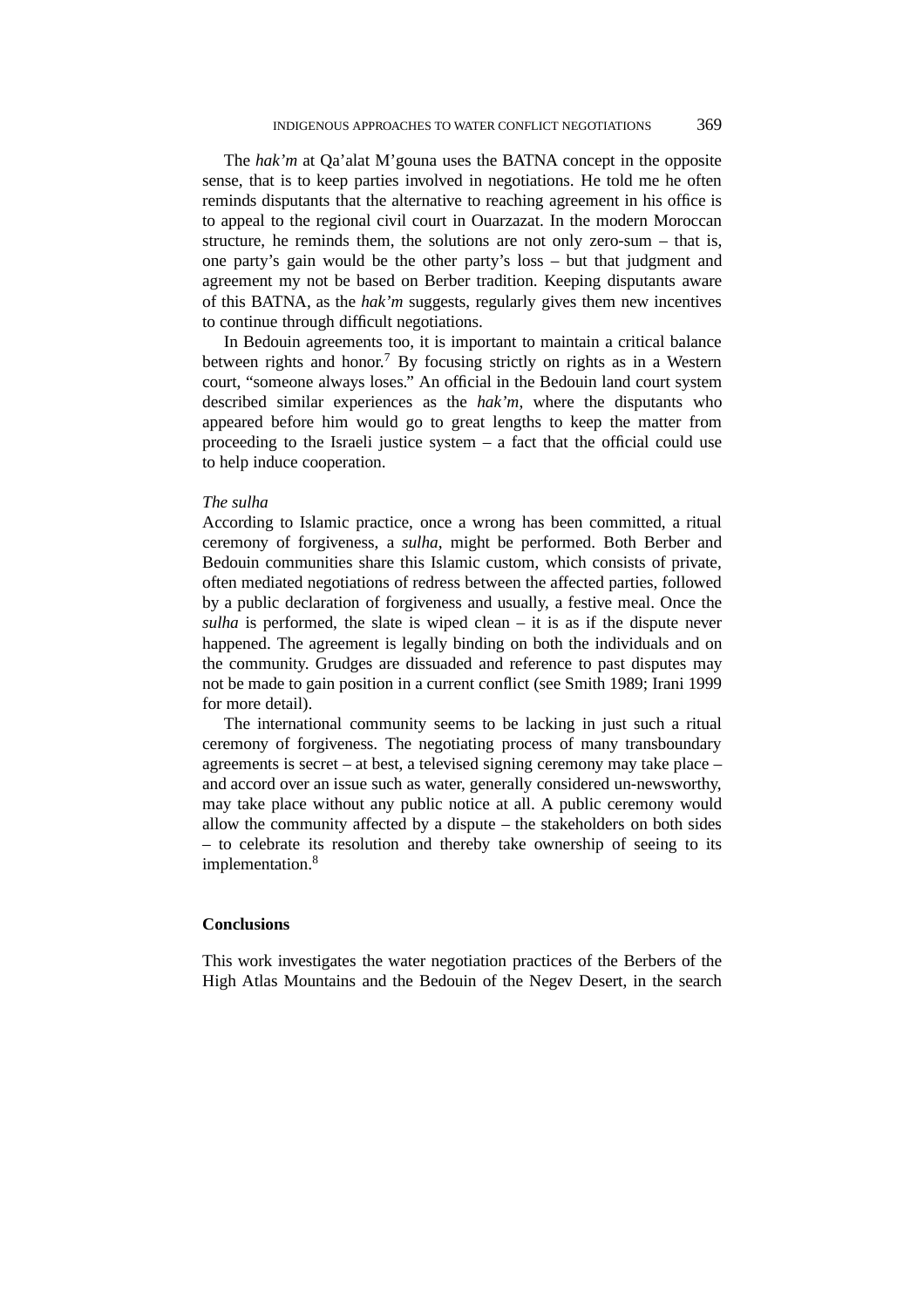for guidelines to help resolve water conflicts between modern nations. While doing so, I fully recognize that transposing such guidelines from location to location or from the local to the international setting has inherent limitations: these approaches to resource management were developed within particular social constructs and physical environments; they apply to small scale local settings where near-total transparency prevails; and they are adhered to by relatively homogeneous populations with widely shared values – none of which is true of international basins. Nevertheless, I feel that these experiences are useful to add to the global record of approaches to problem solving, such that they might be drawn upon and modified where appropriate.

With that in mind, the following questions were addressed within each community: What criteria are used to allocate scarce water resources? Who has priority rights when the supplies decrease? Who in the community takes on the role of facilitator, mediator, or adjudicator? What dynamics in negotiations help ameliorate conflict?

Lessons learned from these indigenous methods for conflict resolution which are applicable to modern negotiations along international waterways include the following: 1) Allocate time, not water. Berber water management quantifies water in units of time rather than in units of volume. This method allows for local management of a fluctuating supply, and provides a means for a water market without storage structures. 2) Prioritize different demand sectors. Berbers and Bedouin prioritize demand differently, but each provide a hierarchy of importance (ie. water for drinking, flocks, irrigation, and mill generation). This allows for less important uses to be cut off throughout a valley during low flow regimes, rather than entire down-stream villages, and protects investments in infrastructure. 3) Protect downstream rights and the rights of the weak. Berbers allow only traditional diversion structures which, through their "inefficiency," allow for flow to continue downstream. Modernization of inflow is not allowed, specifically to protect the downstream user. Bedouin solutions are based on concepts of equity, balancing right and wrong with peace and honor. 4) Incorporate the tools of Alternative Dispute Resolution (ADR). Each group has sophisticated mechanisms of dispute resolution, from which modern international management might benefit. Techniques include recognition of a defined water authority, and "shared vision" exercises. 5) Incorporate a ceremony of forgiveness. Both Berbers and Bedouin follow the Islamic practice of a ritual ceremony of forgiveness, a *sulha*. Once the ceremony is performed, the dispute may not be discussed – it is as if it never occurred.

Given the lack of any international water authority, the poorly-developed nature of international water law, and the decreasing availability of an adequate and clean water supply, we might learn much from the indi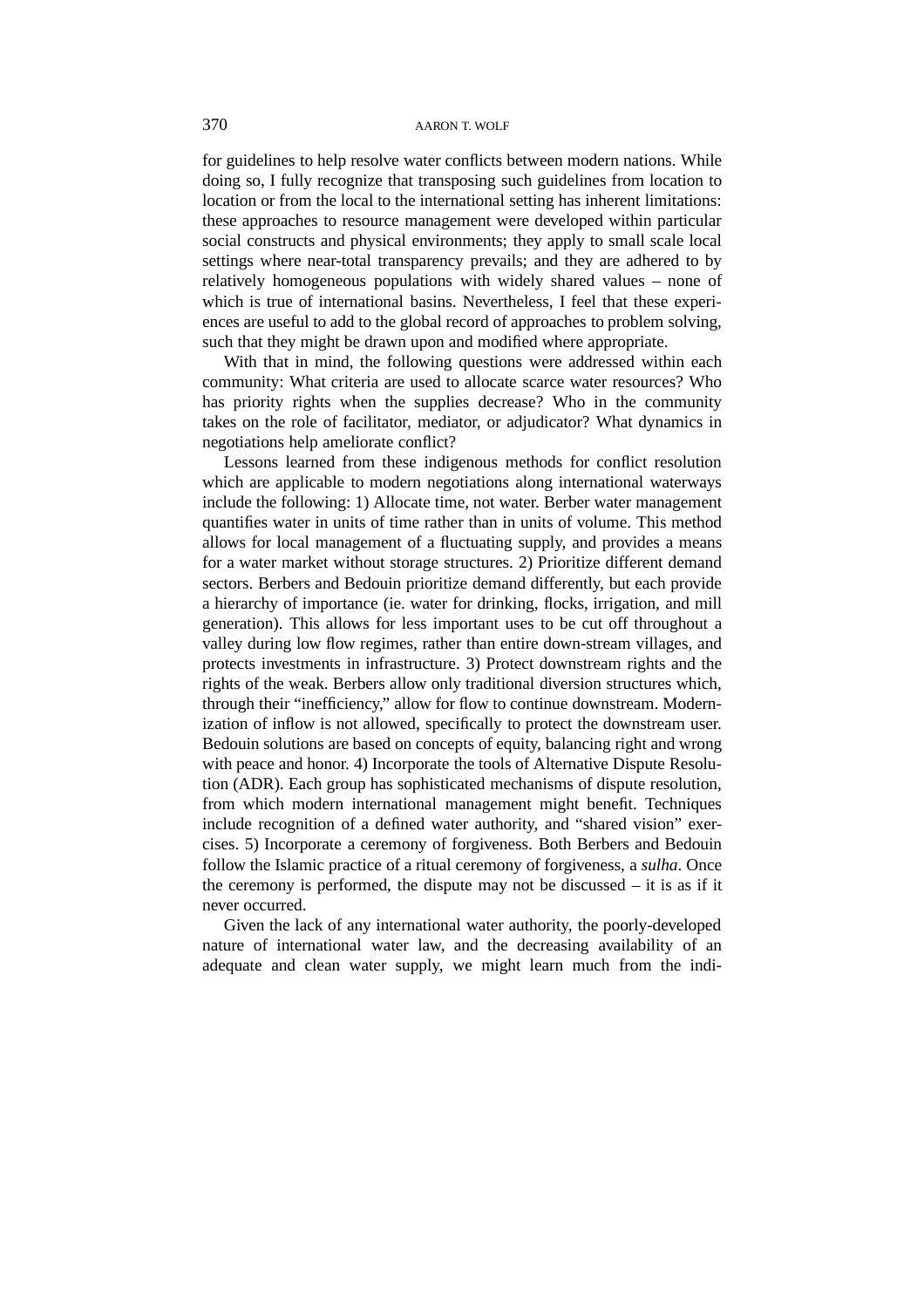genous people of drylands who have spent millennia developing sophisticated methods for managing their scarce and fluctuating water resources.

## **Acknowledgments**

The research culminating in this article was funded by the US Institute of Peace. I am extremely grateful to the Institute for its support, and to Prof. John Waterbury for initially pointing me in this direction, and to Muhammed Zaki, Mustafa Abu-Rabia, and their respective families, for hosting me so generously in Morocco and Israel. I also had the good fortune to be hosted by Prof. Yehuda Gradus and the Negev Center for Regional Development, for which I am grateful. Thanks also to John and Judith Kolars for their help with an earlier draft. Finally, I am grateful to Ariel Dinar, Shlomi Dinar, and an anonymous reviewer for their close read and helpful comments. A shorter version of this paper was presented at a meeting on Water and Food Security in the Middle East, Nicosia, Cyprus, April 20–23, 1998.

## **Notes**

- 1. All aspects of the two communities, their geographies, histories, anthropologies, and systems of rights, are infinitely more complicated than presented here. Again, the emphasis of this work is international water; the reader interested in more information about Berbers and Bedouin is urged to look up the referenced literature for more details.
- 2. The famous first scene in *Lawrence of Arabia*, which seems to have shaded the perceptions of many vis-à-vis Middle East water tensions, in which a hapless traveler is shot for drinking from another's well, simply would not have happened. The well and its water would have been accessible to anyone.
- 3. A stream will be at the lowest elevation of a valley, and, from the point of diversion, an irrigation canal has to move regularly closer to the stream to maintain flow by gravity to the fields below it. Because one can only irrigate between the canal and the stream, a downstream village would usually have less irrigable land than an upstream village sharing the same canal.
- 4. It should be noted both that Turkey, Syria, and Iraq have recently renewed negotiations on the Euphrates, and that India and Bangladesh signed a treaty on the Ganges in December 1996.
- 5. The ICJ came into being in 1946, with the dissolution of its predecessor, the Permanent Court of International Justice. That body did rule on four international water disputes during its existence from 1922–1946. The one case decided by the ICJ was a 1997 ruling on the Gabcikovo Dam on the Danube.
- 6. It should be noted that authority is only one problem in international water management. As important, is the fact that there is not enforcement mechanism for agreements which are reached. Of the treaties in the Transboundary Freshwater Dispute Database, 80% have no enforcement mechanism whatsoever (Hamner and Wolf 1998).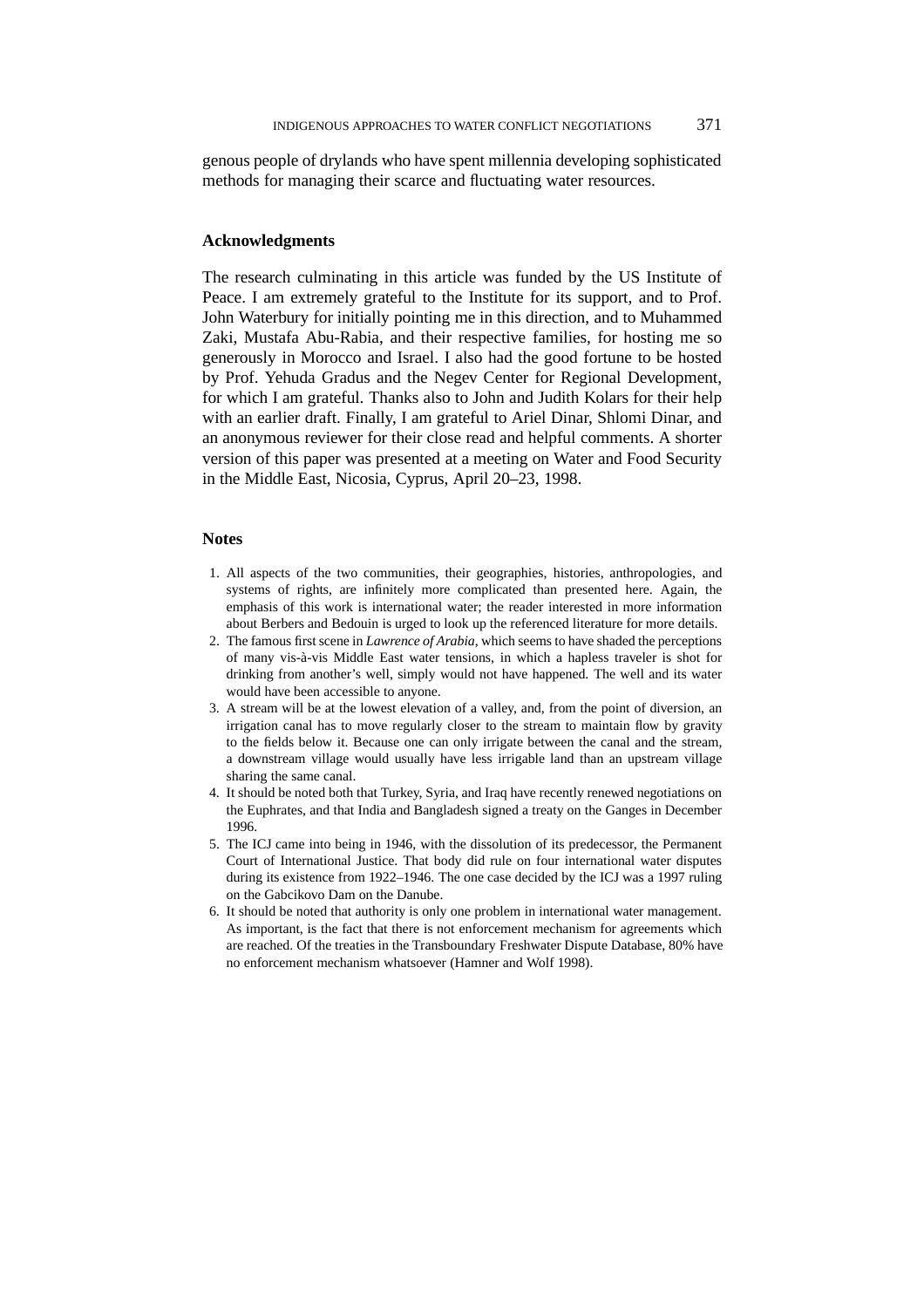- 7. Smith (1989) draws wonderful imagery of these two concepts, as personified in the Talmud by Moses, the strict legalist, and his brother Aaron, the peace-seeking adjudicator. In Smith's text, as in the Talmud, "Aaronic" mediation is preferred.
- 8. To some degree, this concept is being introduced to the international community. Irani (1999) describes a *sulha* which was carried out between the Christian and Muslim communities in Beirut. The interviewees in Smith (1989) argue that, while the problems between Israelis and Palestinians are too great to be dealt with in a simple ceremony, the principles of *sulha*, balancing rights with honor, might be applied.

#### **References**

- Abu-Rabia, A. (1994) *The Negev Bedouin and Livestock Rearing: Social, Economic, and Political Aspects*. Oxford: Berg.
- Beach, L., Hamner, J., Hewitt, J., Kaufman, E., Kurki, A., Oppenheimer, J. and Wolf, A. (2000) *Transboundary Freshwater Dispute Resolution: Theory, Practice and Annotated References*. Tokyo and New York: United Nations University Press.
- Bencherifa, A. (1988) "Demography and cultural ecology of the Atlas mountains of Morocco: Some new hypotheses," *Mountain Research and Development* 8(4): 309–313.
- Berque, J. (1955) *Structures Sociales du Haut-Atlas*. Paris, Presses Universitaires de France.
- Bingham, G., Wolf, A. and Wohlgenant, T. (1994) *Resolving Water Disputes: Conflict and Cooperation in the U.S., Asia, and the Near East*. Washington, DC: US Agency for International Development.
- Bruins, H.J. (1986) *Desert Environment and Agriculture in the Central Negev and Kadesh-Barnea During Historical Times*. Nijkerk (The Netherlands): Midbar Foundation.
- Fisher, R. and Ury, W. (1981) *Getting to YES: Negotiating Agreement Without Giving In*. New York: Penguin.
- Gellner, E. (1963) "Saints of the Atlas," in J. Pitt-Rivers, editor, *Mediterranean Coutrymen*. Paris: Morton.
- Gleick, P. (1996) "Basic water requirements for human activities: Meeting basic needs," *Water International* 21(2): 83–92.
- Hammoudi, A. (1985) "Substance and relation: Water rights and water distribution in the Dra Valley," in A.E. Mayer, editor, *Property, Social Structure and Law in the Modern Middle East*. Albany: SUNY Press.
- Hamner, J. and Wolf, A. (1998) "Patterns in international water resource treaties: The transboundary freshwater dispute database," *Colorado Journal of International Environmental Law and Policy*. 1997 Yearbook.
- Hart, D.M. (1984) "Segmentary systems and the role of 'five fifths' in tribal Morocco," in A.S. Ahmed and D.M. Hart, editors, *Islam in Tribal Societies: From the Atlas to the Indus*. London: Routledge.
- Irani, G. (1999) "Islamic mediation techniques for Middle East conflicts," *Middle East Review of International Affairs (MERIA) Journal* (June) 3(2) (Internet journal; no page numbers.)
- Kaufman, E. (1996) "Innovative problem solving," University of Maryland, Center for International Development and Conflict Management Monograph Series, November.
- Kressel, G. (1993) "Haqq Akhu Manshad: Major and minor wrongs and specialized judges among the Negev Bedouin," *International Journal of Middle East Studies* 25: 17–31.
- Kressel, G. (1997) Personal communications.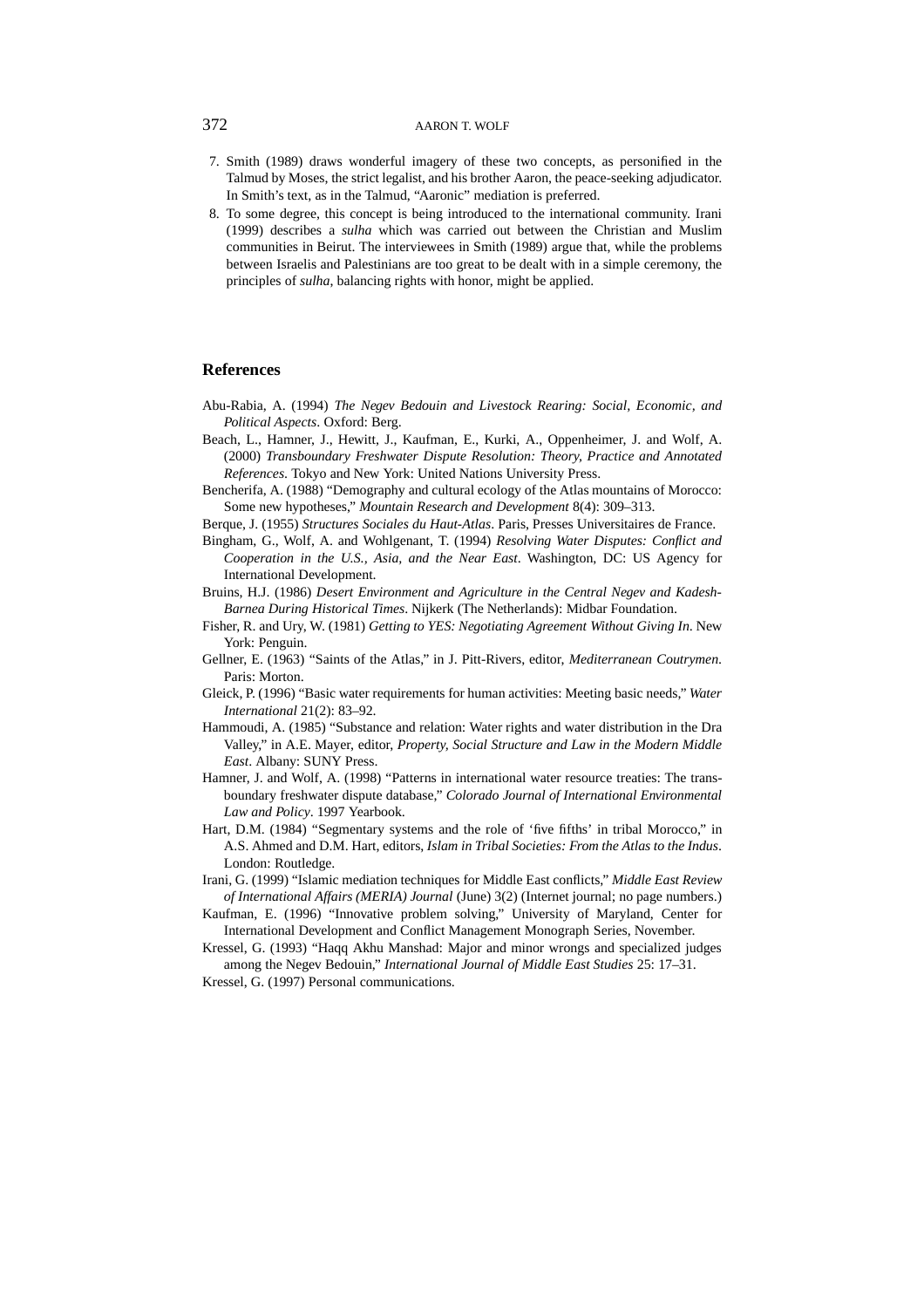- Kressel, G.M., Ben-David, J. and Abu Rabi'a, K. (1991) "Changes in the land usage by the Negev Bedouin since the mid-19th century," *Nomadic Peoples* 28: 28–55.
- Maktari, A.M.A. (1976) "Islamic water law," in G. Radosevich et al., editors, *Proceedings of the International Conference on Global Water Law Systems*. Colorado State University, pp. 295–307.
- Meir, A. (1996) "Territoriality among the Negev Bedouin in transition from nomadism to sedentarism," in U. Fabietti and P.C. Salsman, editors, *The Anthropology of Tribal and Peasant Pastoral Societies*. Como, Italy: Pavia.
- Merrett, S. (1997) *Introduction to the Economics of Water Resources: An International Perspective*. London: University College London.
- Naff, T. (1993) "International Riparian law in the West and Islam," *Proceedings of the International Symposium on Water Resources in the Middle East: Policy and Institutional Aspects*. Urbana, IL. 24–27 October, pp. 114–123.
- Ostrom, E. (1992) *Crafting Institutions for Self-Governing Irrigation Systems*. San Francisco: ICS Press.
- Shuval, H. "Approaches to resolving the water conflicts between Israel and her neighbors A regional water-for-peace plan," *Water International* (September) 17(3): 133–143.
- Smith, D.L. (1989) "The rewards of Allah," *Journal of Peace Research* 26(4): 385–398.
- Welch, J.R. (1996) "The dry and the drier: Cooperation and conflict in Moroccan irrigation," in J.B. Mabry, editor, *Canals and Communities: Small Scale Irrigation Systems*. Tucson: University of Arizona Press.
- Wescoat, J.L., Jr. (1992) "Beyond the river basin: The changing geography of international water problems and international watercourse law," *Colorado Journal of International Environmental Law and Policy* 3: 301–330.
- Wolf, A. (1993) "Guidelines for a water-for-peace plan for the Jordan River watershed," *Natural Resources Journal* (July) 33(3): 797–839.
- Wolf, A. (1999) "Criteria for equitable allocations: The heart of international water conflict," *Natural Resources Forum* (February) 23(1): 3–30.
- Wolf, A., Natharius, J., Danielson, J., Ward, B. and Pender, J. (1999) "International river basins of the world," *International Journal of Water Resources Development* December 15(4).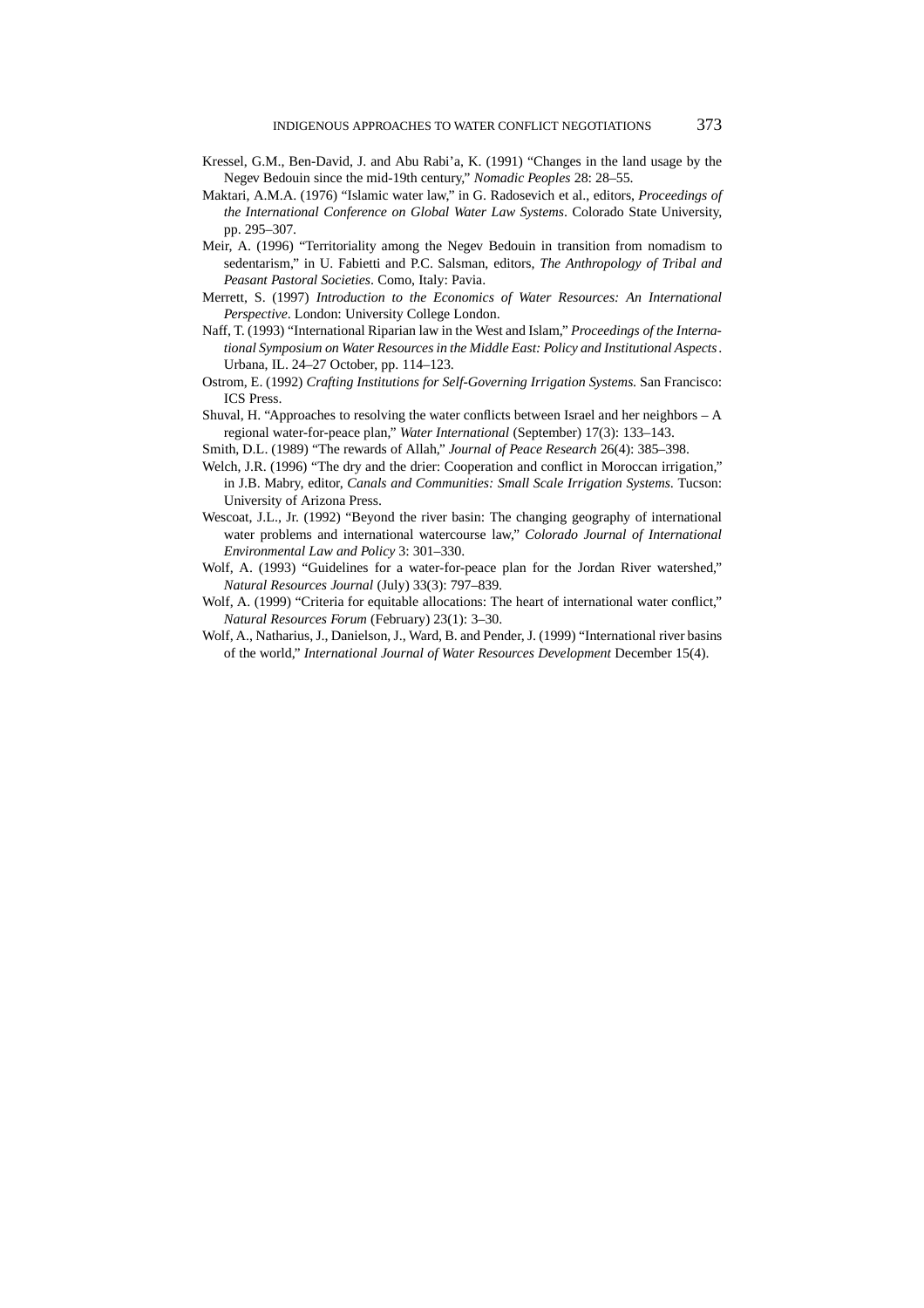Copyright of International Negotiation is the property of Martinus Nijhoff and its content may not be copied or emailed to multiple sites or posted to a listserv without the copyright holder's express written permission. However, users may print, download, or email articles for individual use.